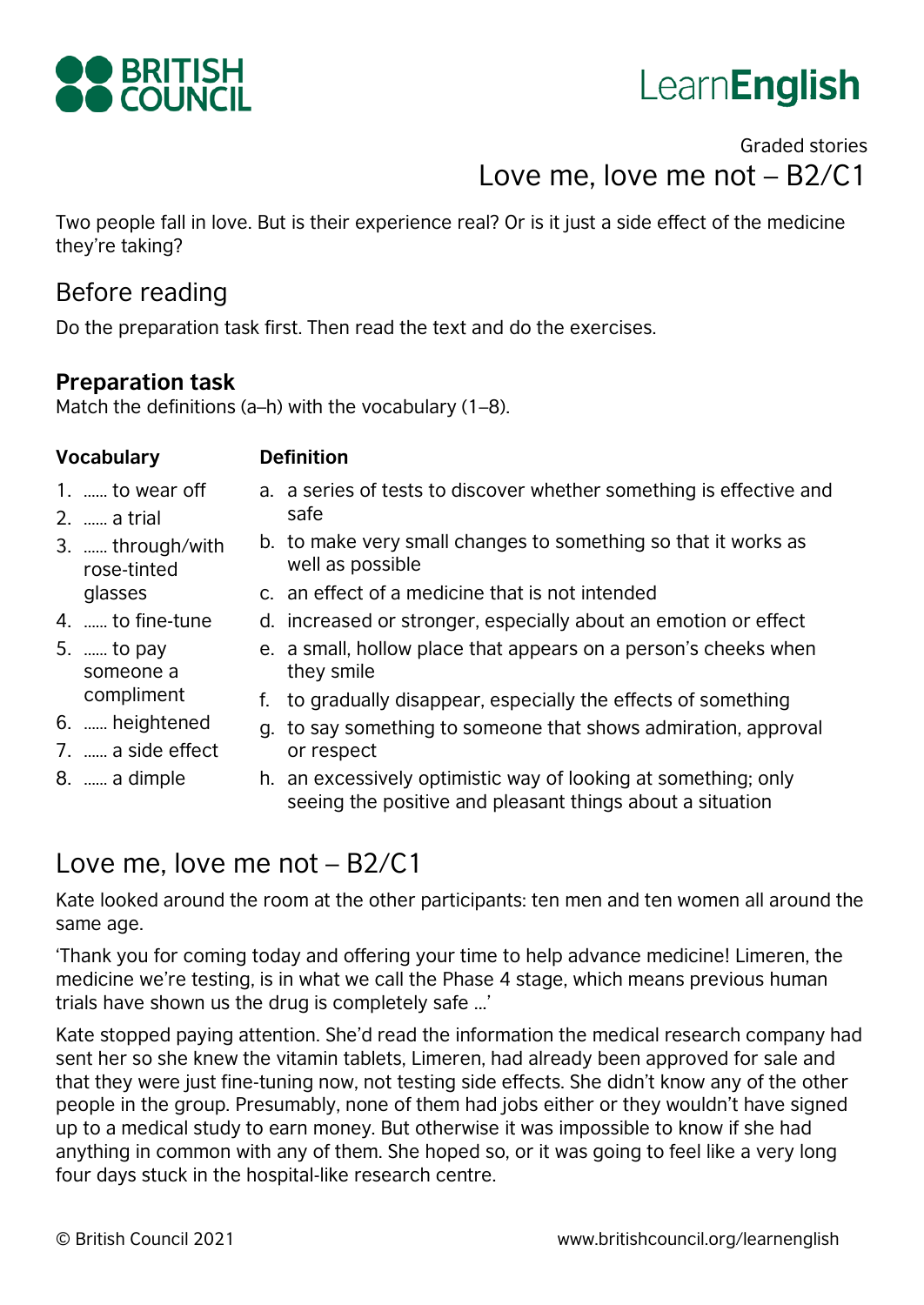



'... known side effects are that some people experience heightened emotions and psychological states as well as a feeling of general well-being,' the lead researcher finished off his presentation. 'We'll be interviewing each of you and taking standard physical tests through the day and night. So if you can all sign the consent forms, we can get started.'

Kate signed and dated her form without reading the information. Hopefully, this was going to be the easiest money she ever made.

'I hope the food's better than last time,' said the guy sitting next to her as he handed in his form.

Kate smiled.

'I'm Michael.'

'Kate,' she said. 'You've been here before?'

'As often as they'll let me!' He laughed. 'Easiest money I ever made.'

She smiled back. Someone she had something in common with after all.

...

A few hours later, eating dinner and having taken her second dose of Limeren that day, Kate couldn't deny she felt extra relaxed. Maybe it was the drug, or maybe it was just being in a place where nothing was expected of her. There were books to read, films to watch and even board games and puzzles. It was nothing like her normal days, sending job application after job application and going to stressful interviews that never led to a job.

She looked up and saw Michael smiling at her. 'Fancy playing a board game?' he asked. His eyes were such a deep shade of brown, Kate thought. She couldn't think why she hadn't noticed earlier. To her annoyance, she felt her cheeks going red. 'Sure,' she replied. 'I'm very competitive, though,' she warned.

'Perfect,' he said. 'Me too!'

Was it her imagination or did his cheeks look a bit pink too?

…

For the next two days, Kate and Michael hung out all the time, playing games, chatting and watching films.

'I feel as if I've known you for months, not days,' she said. She already knew he lived not far away, that he was a student studying for his PhD and that he had dimples in his cheeks when he smiled and a cute way of putting a pen behind his ear when he was reading. She couldn't be completely certain, but she thought he seemed to be making sure he sat next to her for meals and hung out with her whenever he could. Or maybe she was the one who was always looking for him.

'So, do you think you're feeling any side effects?' he asked her one evening. They were sitting on the sofa, watching a film. Michael's knee was almost touching her leg, and if his hand moved even a tiny bit, it would be touching hers. Her heart beat faster and all she could think about was closing the gap and feeling his skin touch hers. She was blushing again, she knew it.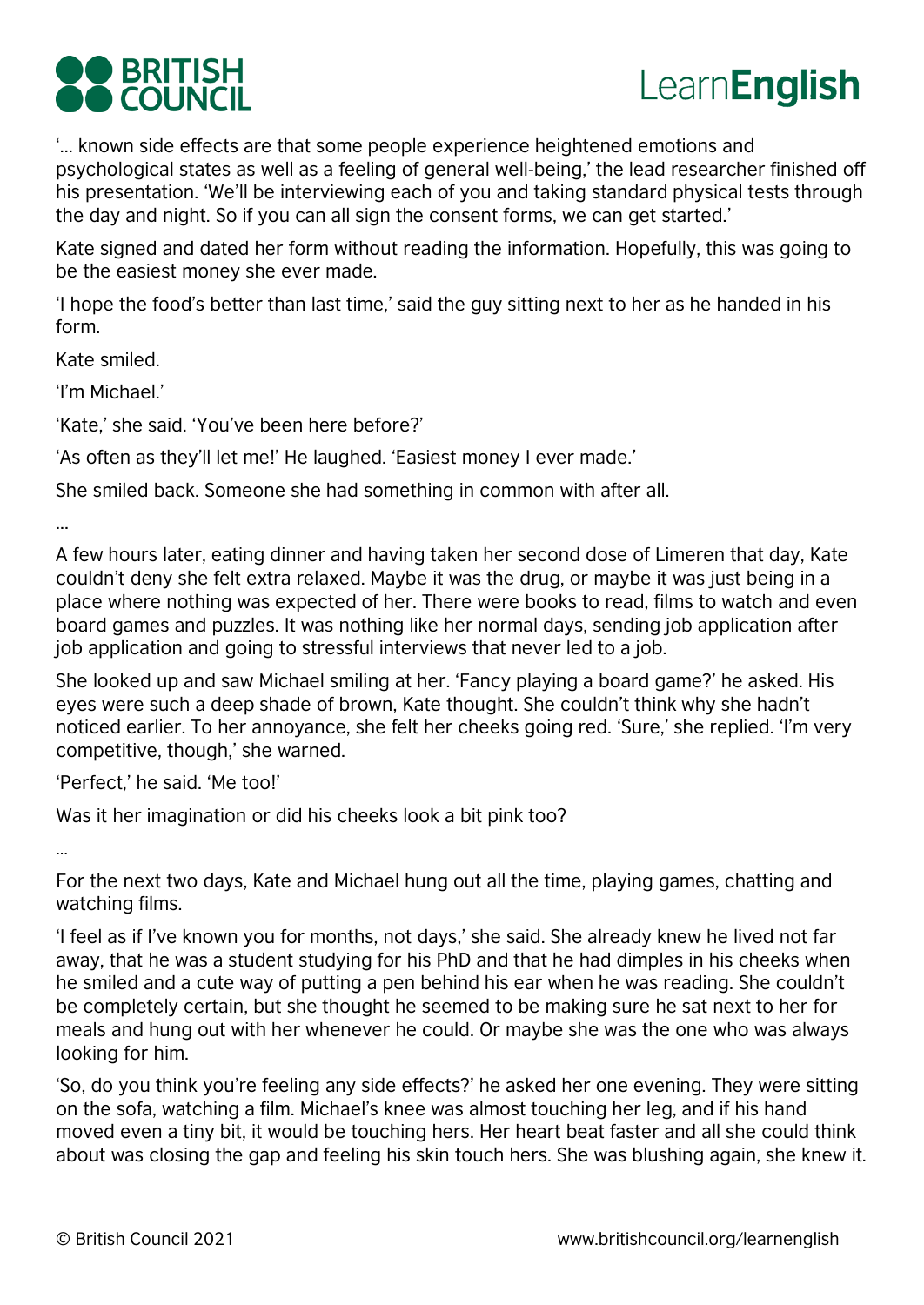# **DO BRITISH DO COUNCIL**



'Any what?' she asked, forcing her mind back to the conversation.

'The side effects of Limeren that they told us about at the presentation,' he said, moving his hand away. Her skin immediately felt cold, as if the presence of his hand had been warming the air between them.

'Oh, I was only half-listening,' she said. 'We still get paid anyway though, right?'

And then he did it. He moved his hand so that it covered hers. A warm feeling went all the way through her fingers and across her skin. She turned her hand over and held his hand. He smiled and leaned towards her slightly.

'Can everyone line up for their evening dose of Limeren, please?' called a nurse. Michael dropped her hand and followed the rest of the group to the nurse's room. Kate couldn't remember ever feeling so happy.

...

'Thank you, everyone, for taking part in this trial. You're now free to go,' the lead researcher said the next morning as the trial ended. 'Any side effects will wear off over the next few days. Those of you who have experienced strong feelings, emotions and happiness will find that the feelings lessen but we don't expect anyone to become depressed. However, we will follow up with all of you in the next few days to make sure everything is fine.'

'We can have our first date now,' Michael said to Kate. 'Breakfast?'

Over breakfast, they talked and talked. Kate knew she was in love. It was stupid, but it was true. Michael said it first.

'I can't believe I met you. I've never felt like this about anyone before.'

'This does feel amazing,' Kate said. And then a quiet worry that she had been ignoring became too loud to ignore.

'You don't think …?'

'What?'

'What if it's the Limeren making us feel like this? What was it he said about heightened emotions?'

'There's only one way to find out!' Michael said. 'If you don't want to be my girlfriend any more after a few days, we'll know it was just the Limeren.'

She felt herself melt at the word 'girlfriend'. 'Maybe your side effects will wear off first!'

'Maybe!' He laughed. 'But I don't think so. This feels real to me.'

'Me too,' she said.

...

### Four months later

Looking back, a few months later, Kate had to admit, nothing was ever going to be as perfect as those first days together. Eventually, real life had to interrupt. She got a job a few days after the trial ended and he went back to the library and his books and research projects. It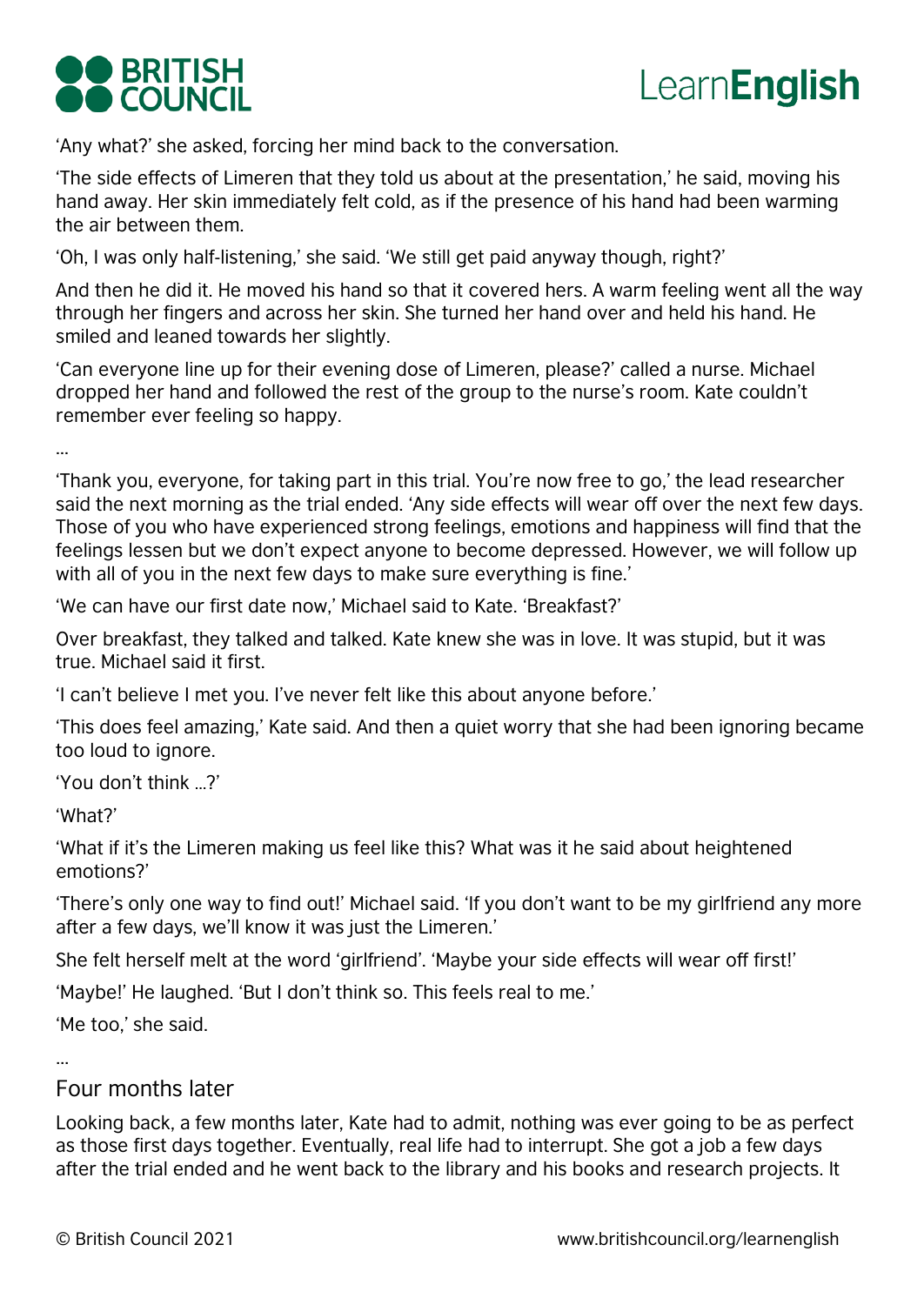# **DO BRITISH** COUNCIL



was the end of her money worries but also the end of spending all day, every day together and all the excitement of falling in love. But still, they saw each other when they could and met each other's parents. Everyone expected them to get married, and when he finally produced a ring and asked her to marry him, she felt that old excitement again.

...

### Three years later

'You do it!' Kate shouted. She hated doing the weekly shopping. Why couldn't he do it?

'I *will*, but I can't go right now, I'm sorry,' Michael said quietly. He never shouted, but sometimes Kate found his quiet patience irritating.

'Fine, I'll go then,' she said, slamming the door.

Kate felt as if these kinds of arguments were happening more often. As she walked around the supermarket, she thought about how they'd been before, when they were in love. 'Can it ever feel like that again?' she wondered.

Walking into the health section, she spotted a word she recognised on the shelves. Limeren. The vitamin's name reminded her of a time she was really crazy about Michael. She picked up a box and put it in her basket.

…

When she got home, Michael was already in bed so she ate dinner alone, taking her Limeren tablet with a big glass of water. The next morning, she woke up early as usual, but instead of jumping straight in the shower, she joined Michael downstairs for breakfast.

'Good morning!' she said, feeling a sudden desire to kiss him on the cheek as she sat down next to him at the table. He was eating in front of a big pile of books, looking cute with a pen behind his ear. 'What are you working on?'

'I'm writing a grant application for my next research project,' he said.

'Oh, good luck! What's the project about?'

After breakfast, she reflected on how nice it had been to see him talking about his passions. She'd forgotten how cute his dimples were when he smiled, she thought. Or maybe she hadn't seen him smile much recently. Anyway, she decided to have breakfast with him every day, since it had been such a lovely start to the day. It couldn't hurt to make a bit more effort, could it?

...

### Two years later

The baby hadn't stopped crying for two hours, but now she was calm, her little face peaceful as she slept. Kate sighed with annoyance. Where was Michael? She walked out of the bedroom angrily and went downstairs to find him filling bottles with milk for the baby.

'Well done!' Michael said. 'That didn't sound easy.'

'No!' she said angrily. 'It isn't!'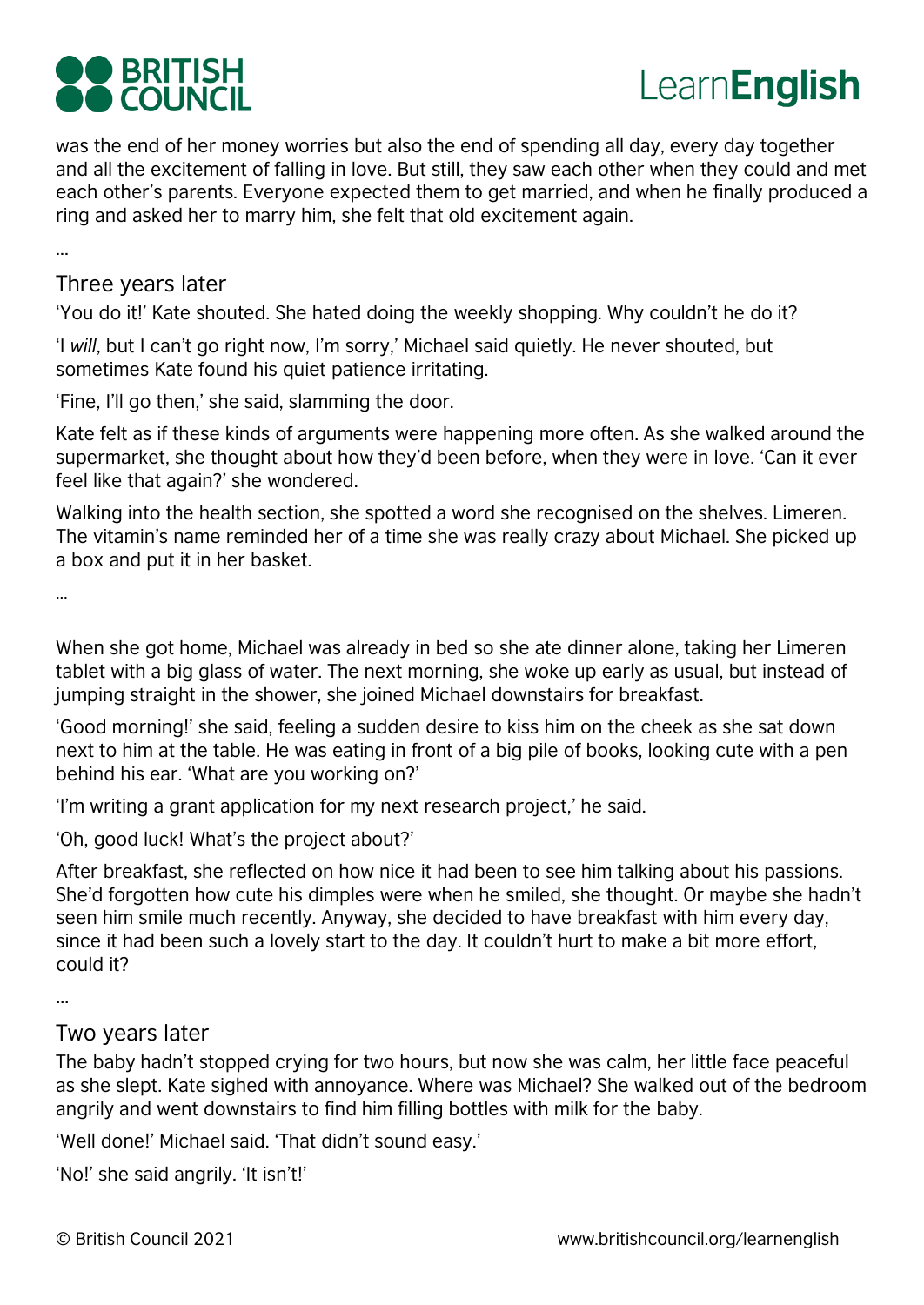



'You're doing an amazing job,' he said. 'OK, so I've done all the laundry, made your lunch for later and arranged to come home early this afternoon so that you can have some time for yourself.'

Kate managed to smile and say thank you. He really was being very sweet, even if she was too tired to feel grateful or to be nice back. As soon as he had left for work, she reached for the box of Limeren. By the time he came home, even earlier than he'd promised, Kate's smile matched his smile at seeing her.

…

One year later

Kate was putting clothes away while her daughter slept. She picked up one of Michael's favourite jumpers and held the soft fabric next to her cheek. She missed him and he had only been out an hour. Putting it back, she noticed something hard underneath the rest of the jumpers in the drawer. The something turned out to be boxes and boxes of Limeren.

She was shocked to see them even though, by now, she took Limeren every day. And every day she felt madly in love with her wonderful husband. She thought of it as a quick way to those feelings she'd always had for Michael. Everyone said marriage was hard work and she just didn't have the time or energy to work at love as well as her part-time job and a young baby. She found that when she took the tablets, she made more effort at all those small gestures that made their life together nice. If he did something nice for her, she said thank you, but most of all she actually felt thankful. She paid him compliments and noticed things about him. She asked him about his day and remembered things that were important to him. She'd seen nothing wrong with the shortcut. Until now, that is. Now she knew why he had always been so good at doing those same things for her. It was all fake!

Instead of being all smiles when Michael got home, she was angry. Clearly the Limeren only had a limited ability to make everything perfect. Her rose-tinted glasses were definitely off now.

'What are all these?' she asked, pointing to the Limeren packets she'd taken from the drawer and piled up on the kitchen table.

Michael moved closer to the boxes and tried to read the writing. 'They're vitamins, aren't they?'

'Don't act as if you've no idea why I'm asking!' said Kate, angry he was acting innocent. 'These boxes,' she said dramatically, pointing to the pile again, 'are our relationship.'

'Oh!' he said. 'It's Limeren!'

'Yes, it's Limeren,' she said. 'I know exactly what they are.'

He looked confused. 'So why are you asking me what they are? I remember the name now you've said – from the place we met, right? – but I've not taken those for years.'

'What?'

'I just ... I don't know. It's better to get vitamins from fruit and vegetables, isn't it?' he said. 'The medical trial company sent us a load of them years ago, but I put them away somewhere and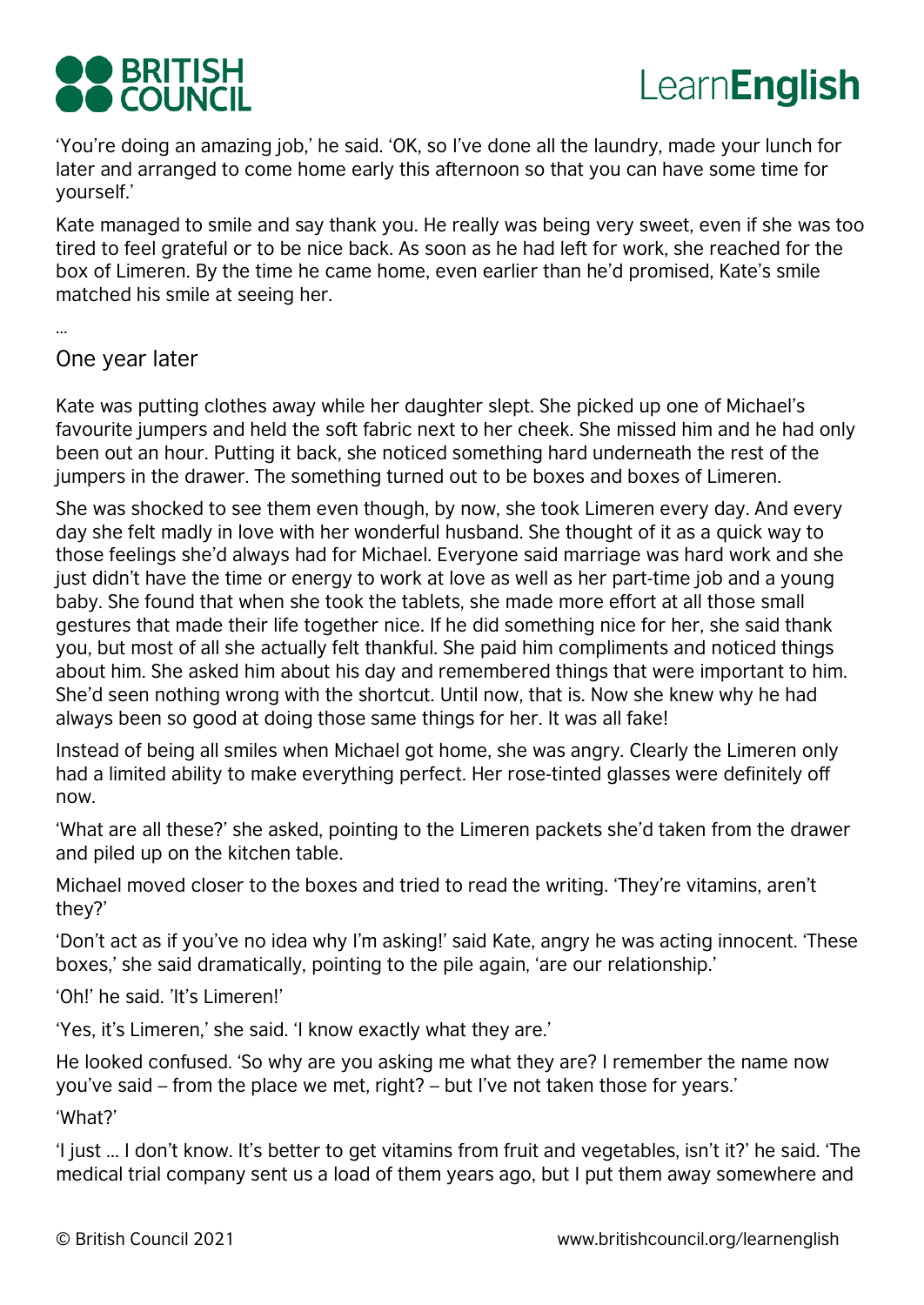



forgot to throw them away. We eat a balanced enough diet so there's no need to take vitamins.'

'What about ...' She felt her voice getting louder and louder, but also something made her feel a slight doubt as she planned the words. It sounded ridiculous. 'What about the falling in love part? The side effects! You're always so wonderful and perfect, the ideal husband. And now I know why!'

'Er ... thanks?' He laughed. 'I know they told us there were some side effects, but we were just joking when we said we fell in love because of the tablets, weren't we? Besides,' he added, turning the box over in his hands, 'they must have changed the ingredients or something because it doesn't say anything on the box anywhere about side effects. See?' He held it out for her to look. 'Maybe they changed the recipe after we did that trial. Who knows?'

He gave her a big hug. 'This perfect husband is all natural, don't worry.'

He went off upstairs to check on the baby and then she heard him banging pots and pans in the kitchen as he started to make dinner. She too examined the boxes and it was true. There was nothing written on the box about side effects, or even on the leaflet inside. The tablets were just vitamins after all. Limeren wasn't a shortcut to love and it never had been.

*Nicola Prentis*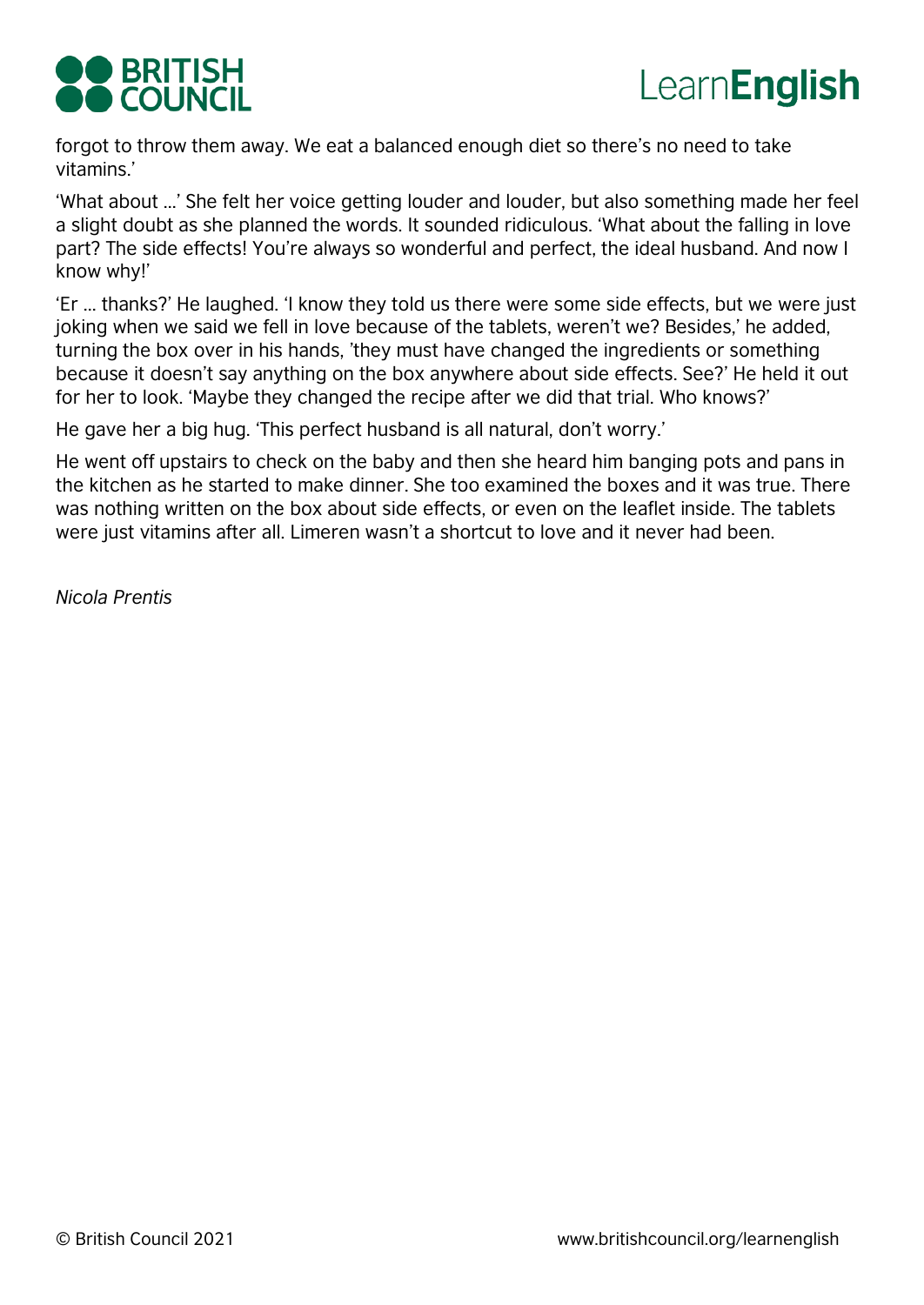

# LearnEnglish

# Tasks

### **Task 1**

Match the sentences (a–f) with the person (1–2).

### **Person Sentences**

1. Kate ………………………………… 2. Michael

…………………………………

- a. was unemployed when they met.
- b. was a student when they met.
	- c. didn't think their feelings were because of Limeren.
	- d. said their relationship was not real.
	- e. said 'I love you' first.
	- f. didn't listen carefully to what the researcher was saying.

## **Task 2**

Are the sentences true or false?

| 1. During the trial, the researchers kept the side effects of Limeren secret.<br>True                              | False |
|--------------------------------------------------------------------------------------------------------------------|-------|
|                                                                                                                    |       |
| 2. Just after the trial ended, both Kate and Michael thought their feelings<br>True<br>might be caused by Limeren. | False |
| 3. Kate got angrier than Michael when they argued.<br><b>True</b>                                                  | False |
| 4. Kate's feelings of love towards Michael increased when they had<br>True<br>breakfast together.                  | False |
| 5. Kate thought Limeren would solve all her relationship problems.<br>True                                         | False |
| 6. Michael had hidden the Limeren from Kate.<br>True                                                               | False |
| 7. The ingredients for Limeren might have changed since the trial.<br>True                                         | False |
| 8. Limeren was the reason their marriage was happy.<br>True                                                        | False |

### **Discussion**

Did you like the story?